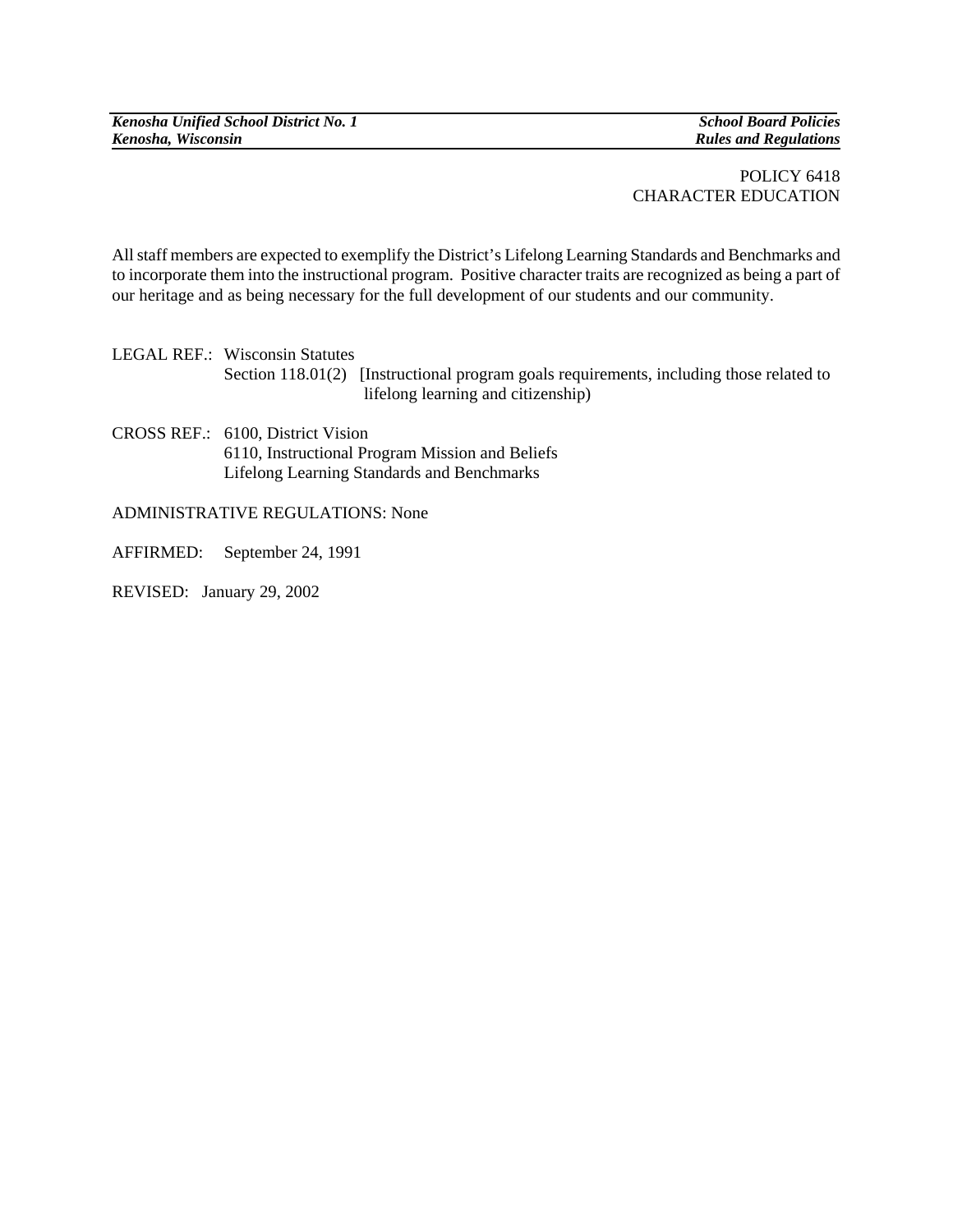|                |                          |                                                   | <b>Benchmarks</b>                                                                                                                                       |
|----------------|--------------------------|---------------------------------------------------|---------------------------------------------------------------------------------------------------------------------------------------------------------|
| Li<br>fel      | Knowledgeable<br>Person  |                                                   |                                                                                                                                                         |
| on<br>g        |                          | <b>Applies</b><br>Knowledge                       | Understands and is able to use knowledge as stated in the content<br>standards for each subject                                                         |
| L              |                          | <b>Applies Reasoning</b>                          | Selects and uses appropriate reasoning and strategies for intended purpose                                                                              |
| ea             | Complex<br>Thinker       | <b>Makes Decisions</b>                            | Utilizes a decision-making process to make appropriate choices                                                                                          |
| rn             |                          | <b>Solves Problems</b>                            | Solves problems using relevant resources                                                                                                                |
| in             |                          | <b>Accesses</b><br>Information                    | Accesses information using a variety of techniques and resources                                                                                        |
| g<br><b>St</b> |                          | <b>Evaluates</b><br>Accuracy                      | Evaluates the accuracy and usefulness of information                                                                                                    |
| an             | Effective                | <b>Uses Information</b>                           | Assembles and synthesizes information for a given purpose                                                                                               |
| da             | Communicator             | Communicates<br><b>Clearly</b>                    | Expresses ideas clearly in accordance with audience and purpose                                                                                         |
| rd<br>S        |                          | <b>Sets and Achieves</b><br>Goals                 | Sets personally meaningful life goals and develops a plan to achieve these<br>goals in the pursuit of excellence                                        |
|                |                          | <b>Directs Change</b>                             | Demonstrates ability to adapt, manage, and direct change                                                                                                |
|                |                          | <b>Demonstrates</b><br><b>Responsibility</b>      | Demonstrates personal responsibility for learning                                                                                                       |
|                |                          | <b>Evaluates Self</b>                             | Evaluates how academic and personal development impact learning                                                                                         |
|                | Self-Directed<br>Learner | <b>Sustains Effort</b>                            | Exerts a high level of efforts and perseveres to complete a task                                                                                        |
|                |                          | <b>Seeks New Ideas</b>                            | Seeks new knowledge and tries new ideas                                                                                                                 |
|                |                          | <b>Creates Quality</b>                            | Creates quality products or performances that reflect skill, craftsmanship<br>and originality in achieving their intended purpose                       |
|                |                          | <b>Appreciates</b><br><b>Excellence</b>           | Recognizes and responds to excellence and can make and defend<br>judgments about the merits of a product or performance                                 |
|                | Quality<br>Producer      | <b>Uses Appropriate</b><br><b>Tools</b>           | Selects and applies appropriate tools in creating a quality product or<br>performance                                                                   |
|                |                          | <b>Connects Family,</b><br><b>School and Work</b> | Understands how family, school, work, and community systems are<br>interdependent and influence attitudes, aspirations, opportunities, and<br>behaviors |
|                |                          | <b>Works in Groups</b>                            | Utilizes interpersonal skills to work cooperatively in diverse groups to<br>accomplish common goals                                                     |
|                |                          | <b>Manages Conflict</b>                           | Uses nonviolent conflict management skills effectively                                                                                                  |
|                | Contributing<br>Citizen  | <b>Respects Diversity</b>                         | Accommodates individual differences and considers how diverse<br>perspectives contribute to society                                                     |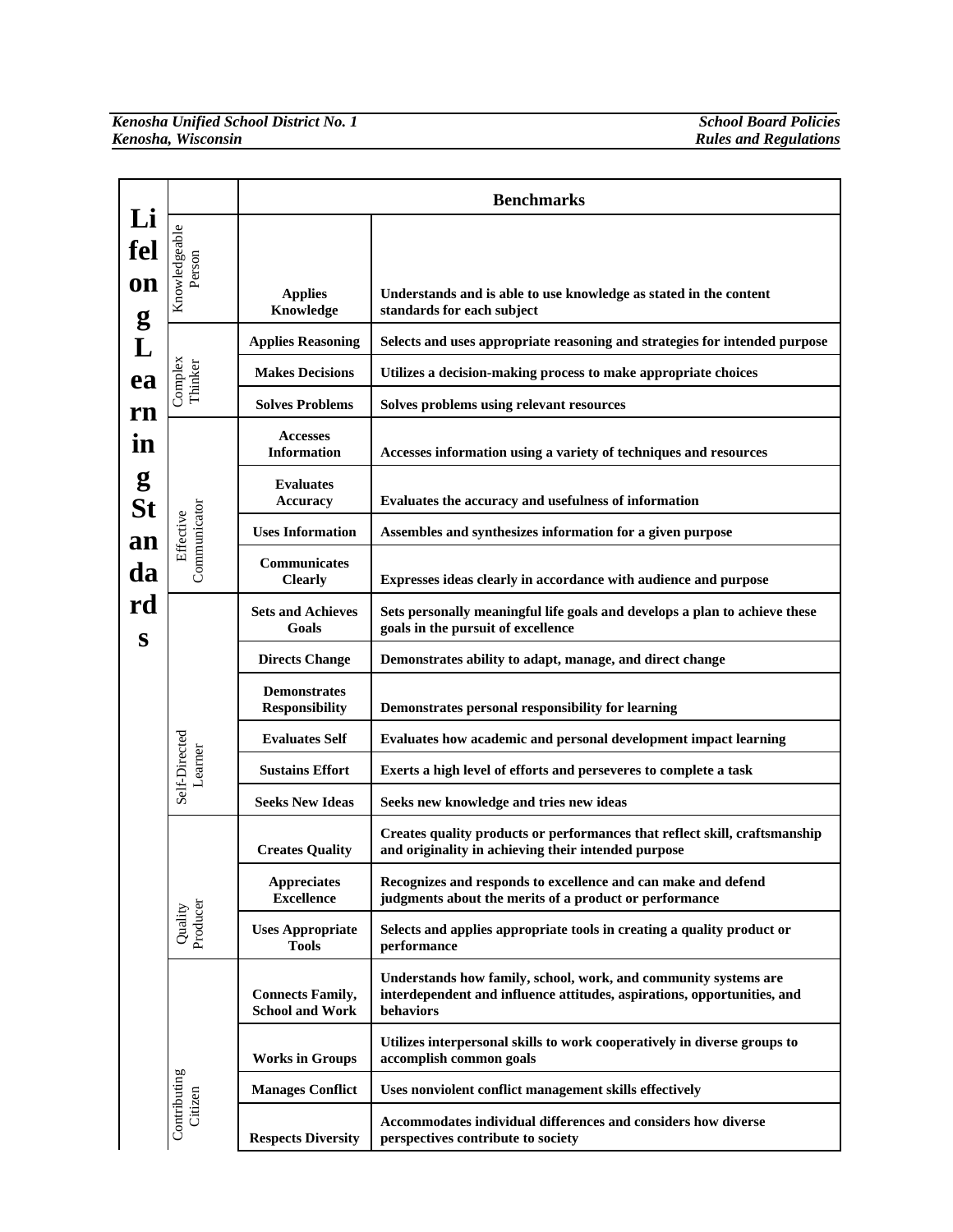|                    | Kenosha Unified School District No. 1 | <b>School Board Policies</b> |
|--------------------|---------------------------------------|------------------------------|
| Kenosha, Wisconsin |                                       | <b>Rules and Regulations</b> |
|                    |                                       |                              |
|                    |                                       |                              |

|--|